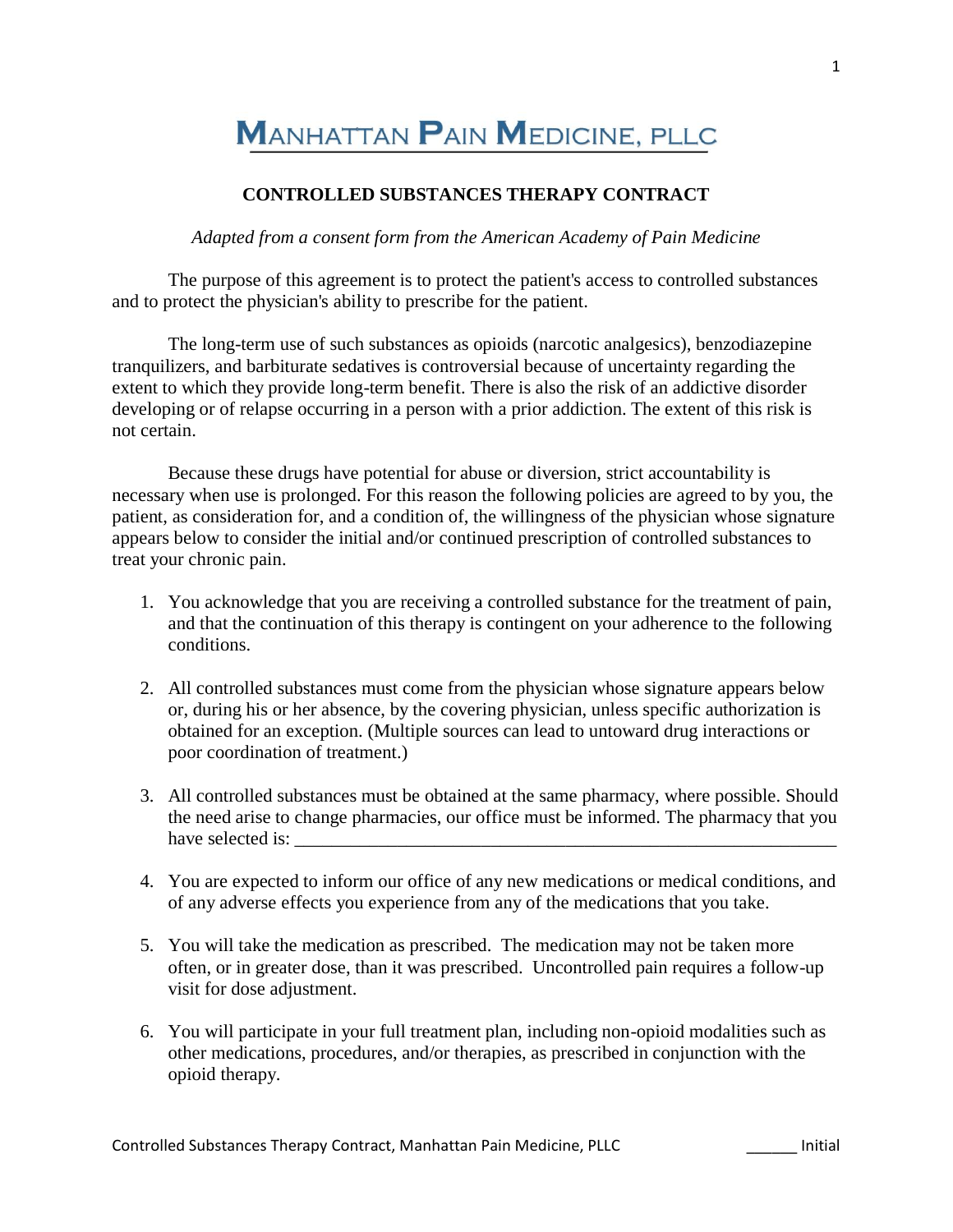- 7. The prescribing physician has permission to discuss all diagnostic and treatment details with dispensing pharmacists or other professionals who provide your health care for purposes of maintaining accountability
- 8. You may not share, sell, or otherwise permit others to have access to these medications.
- 9. These drugs should not be stopped abruptly, as an abstinence syndrome will likely develop. You agree to contact your doctor if you wish to stop your medication, or if you experience any symptoms of withdrawal.
- 10. You will remain abstinent from recreational drugs and alcohol.
- 11. Unannounced urine or serum toxicology screens may be requested, and your cooperation is required. Presence of unauthorized substances may prompt referral for assessment for addictive disorder, immediate weaning or discontinuation of the prescribed substance, and/or discharge from the clinic.
- 12. Prescriptions and bottles of these medications may be sought by other individuals with chemical dependency and should be closely safeguarded. It is expected that you will take the highest possible degree of care with your medication and prescription. They should not be left where others might see or otherwise have access to them.
- 13. Since the drugs may be hazardous or lethal to a person who is not tolerant to their effects, especially a child, you must keep them out of reach of such people.
- 14. Original containers of medications with the remaining medication should be brought in to each office visit.
- 15. It is your responsibility to safeguard your medication. Medications may not be replaced if they are lost, get wet, are destroyed, left on an airplane, etc. If your medication has been stolen and you complete a police report regarding the theft, an exception may be made.
- 16. Early refills will generally not be given. Prescriptions may be issued early if the physician or patient will be out of town when a refill is due. These prescriptions will contain instructions to the pharmacist that they not be filled prior to the appropriate date.
- 17. If the responsible legal authorities have questions concerning your treatment, as might occur, for example, if you were obtaining medications at several pharmacies, all confidentiality is waived and these authorities may be given full access to our records of controlled substances administration.
- 18. Renewals are contingent on keeping scheduled appointments. If an appointment is missed, if is the patient's responsibility to reschedule prior to running out of medication. The physician is not responsible for any ill effects resulting from the patient missing, or not scheduling, a follow-up appointment.